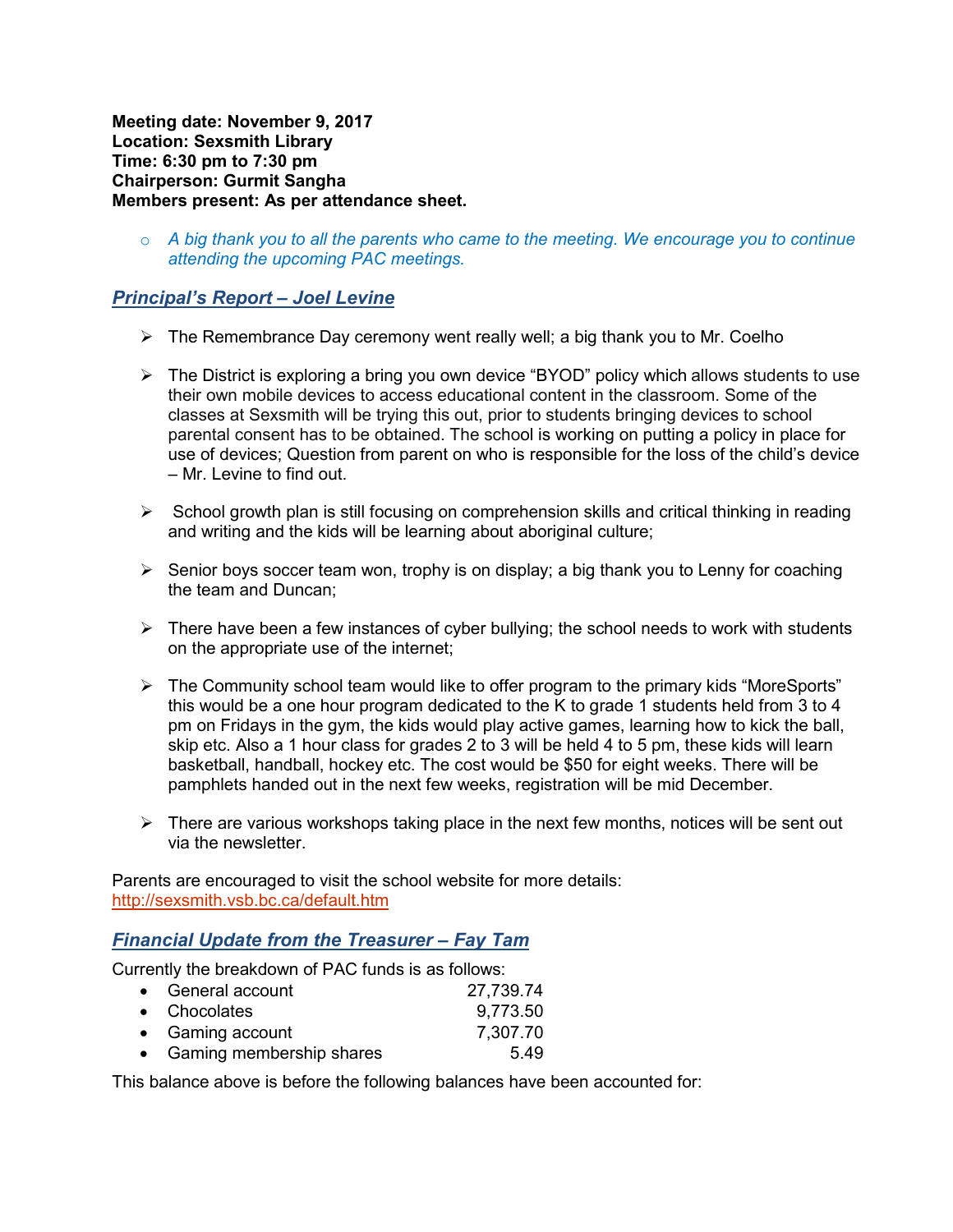Teacher's memorial fund of \$1,500 still to be paid (invoice now received); funding for field trips, \$150 has been allotted for each division, funds are to subsidize costs of bus trips for field trips. Total funds \$2,550.00.

 Once the above two expenses have been accounted and the pending deposit of \$235 for hot lunch for the balance remaining in the account will \$**41,011.43.**

Gurmit put forth a motion to allocate \$100 per teacher subsidy, seconded by Kavita, unanimous consent by PAC. Mr. Levine to find out the exact number of teachers and Fay will coordinate with Mr. Levine for the payment.

### *Hot Lunch Program – Stan Tam*

Hot lunch is going really well the sales for additional lunches are increasing every week. The January lunch forms will be going out December  $4<sup>th</sup>$ .

A big thank you to our all of our hot lunch volunteers without your help hot lunch days would not happen.

Stan suggested that the PAC cover the costs of Eva's food safe certification, unanimous consent by PAC.

The PAC is always looking for parent volunteers; if you are interested please contact Stan Tam or send an email to **sexsmithvolunteers@gmail.com**).

Parents are encouraged to provide suggestions at future PAC meetings however there is an expectation for parents to assist in carrying out their suggestions.

### *Upcoming School Events*

Diwali celebration will take place on November 20 from 11 to 12 pm; volunteers are needed to help decorate on November  $17<sup>th</sup>$  at 2 pm. Teachers will be served lunch in the library on November 20<sup>th</sup> and the students will be served a samosa and a drink after recess;

Stan is preparing for Breakfast with Santa further details to follow at the next PAC meeting; a volunteer list has been started.

## *Fundraising Discussions*

Gurmit and Joel have finalized the chocolate sales process; Gurmit has picked up the gifts for the draw that will take place on December 22, 2017;

Angela Wong, will be trying out a new fundraiser called Fundscrip; more details to follow at the next few PAC meetings.

## *Volunteer Coordinator – Kami Hothi*

A volunteer email address has been setup (**sexsmithvolunteers@gmail.com**), anyone wishing to volunteer can email Kami to let her know which events they would like to volunteer for. In the near future a calendar will be posted on the school website each month showing what activities are coming up where volunteers will be needed.

Meeting adjourned at 7:10 pm Next meeting date: December 7, 2017 at 6:30pm Location: Sexsmith Library